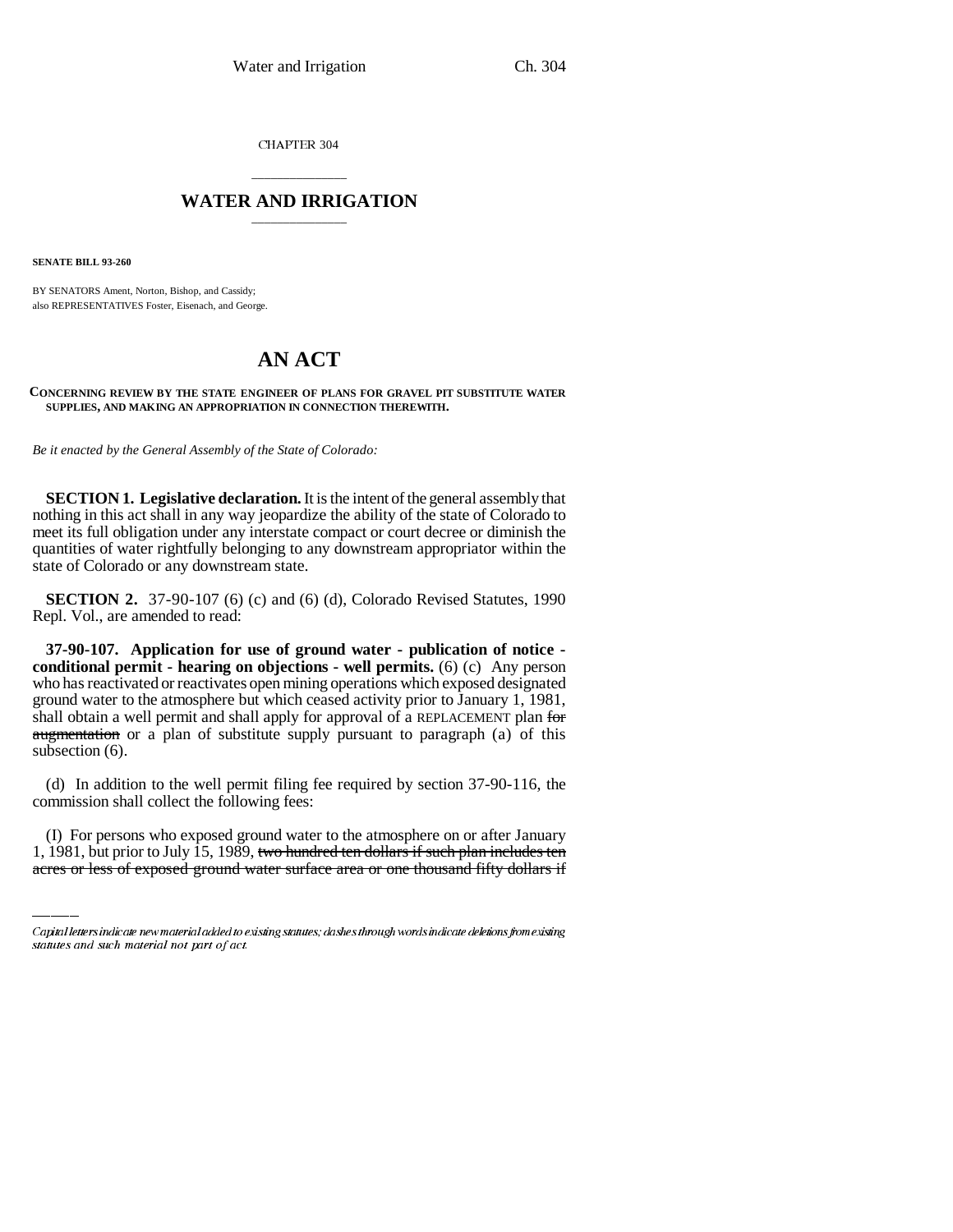#### Ch. 304 Water and Irrigation

such plan includes more than ten acres of exposed ground water surface area ONE THOUSAND THREE HUNDRED FORTY-THREE DOLLARS; except that, if such plan is filed prior to July 15, 1990, as required by subparagraph (II) of paragraph (a) of this subsection (6), the filing fee shall be seventy dollars if such plan includes ten acres or less of exposed ground water surface area or three hundred fifty dollars if such plan includes more than ten acres of exposed ground water surface area.

(II) For persons who expose ground water to the atmosphere on or after July 15, 1989, seventy dollars if the plan includes ten acres or less of exposed ground water surface area or three hundred fifty dollars if the plan includes more than ten acres of exposed ground water surface area ONE THOUSAND THREE HUNDRED FORTY-THREE DOLLARS REGARDLESS OF THE NUMBER OF ACRES EXPOSED. IN THE CASE OF NEW MINING OPERATIONS, SUCH FEE SHALL COVER TWO YEARS OF OPERATION OF THE PLAN.

(III) For persons who reactivated or who reactivate mining operations which ceased activity prior to January 1, 1981, seventy dollars if the plan includes ten acres or less of exposed designated ground water surface area or three hundred fifty dollars if the plan includes more than ten acres of exposed designated ground water surface area AND WHO ENLARGE THE SURFACE AREA OF ANY GRAVEL PIT LAKE BEYOND THE AREA IT COVERED BEFORE THE CESSATION OF ACTIVITY, ONE THOUSAND THREE HUNDRED FORTY-THREE DOLLARS.

(IV) FOR PERSONS WHO REQUEST RENEWAL OF AN APPROVED SUBSTITUTE WATER SUPPLY PLAN PRIOR TO THE EXPIRATION DATE OF THE PLAN, TWO HUNDRED SEVENTEEN DOLLARS REGARDLESS OF THE NUMBER OF ACRES EXPOSED.

(V) FOR PERSONS WHOSE APPROVED SUBSTITUTE WATER SUPPLY PLAN HAS EXPIRED AND WHO SUBMIT A SUBSEQUENT PLAN, ONE THOUSAND THREE HUNDRED FORTY-THREE DOLLARS REGARDLESS OF THE NUMBER OF ACRES EXPOSED. AN APPROVED PLAN SHALL BE CONSIDERED EXPIRED IF THE APPLICANT HAS NOT APPLIED FOR RENEWAL BEFORE THE EXPIRATION DATE OF THE PLAN. THE STATE ENGINEER SHALL NOTIFY THE APPLICANT IN WRITING IF THE PLAN IS CONSIDERED EXPIRED.

(VI) FOR PERSONS WHOSE PROPOSED SUBSTITUTE WATER SUPPLY PLAN WAS DISAPPROVED AND WHO SUBMIT A SUBSEQUENT PLAN, ONE THOUSAND THREE HUNDRED FORTY-THREE DOLLARS REGARDLESS OF THE NUMBER OF ACRES EXPOSED. THE STATE ENGINEER SHALL NOTIFY THE APPLICANT IN WRITING OF DISAPPROVAL OF A PLAN.

**SECTION 3.** 37-90-137 (11) (e) and (11) (f), Colorado Revised Statutes, 1990 Repl. Vol., are amended to read:

**37-90-137. Permits to construct wells outside designated basins - fees permit no ground water right - evidence - time limitation - well permits.**  $(11)$  (e) In addition to the well permit filing fee required by subsection  $(2)$  of this section, the state engineer shall collect the following fees:

(I) For persons who exposed ground water to the atmosphere on or after January 1, 1981, but prior to July 15, 1989, two hundred ten dollars if such plan includes ten acres or less of exposed ground water surface area or one thousand fifty dollars if such plan includes more than ten acres of exposed ground water surface area ONE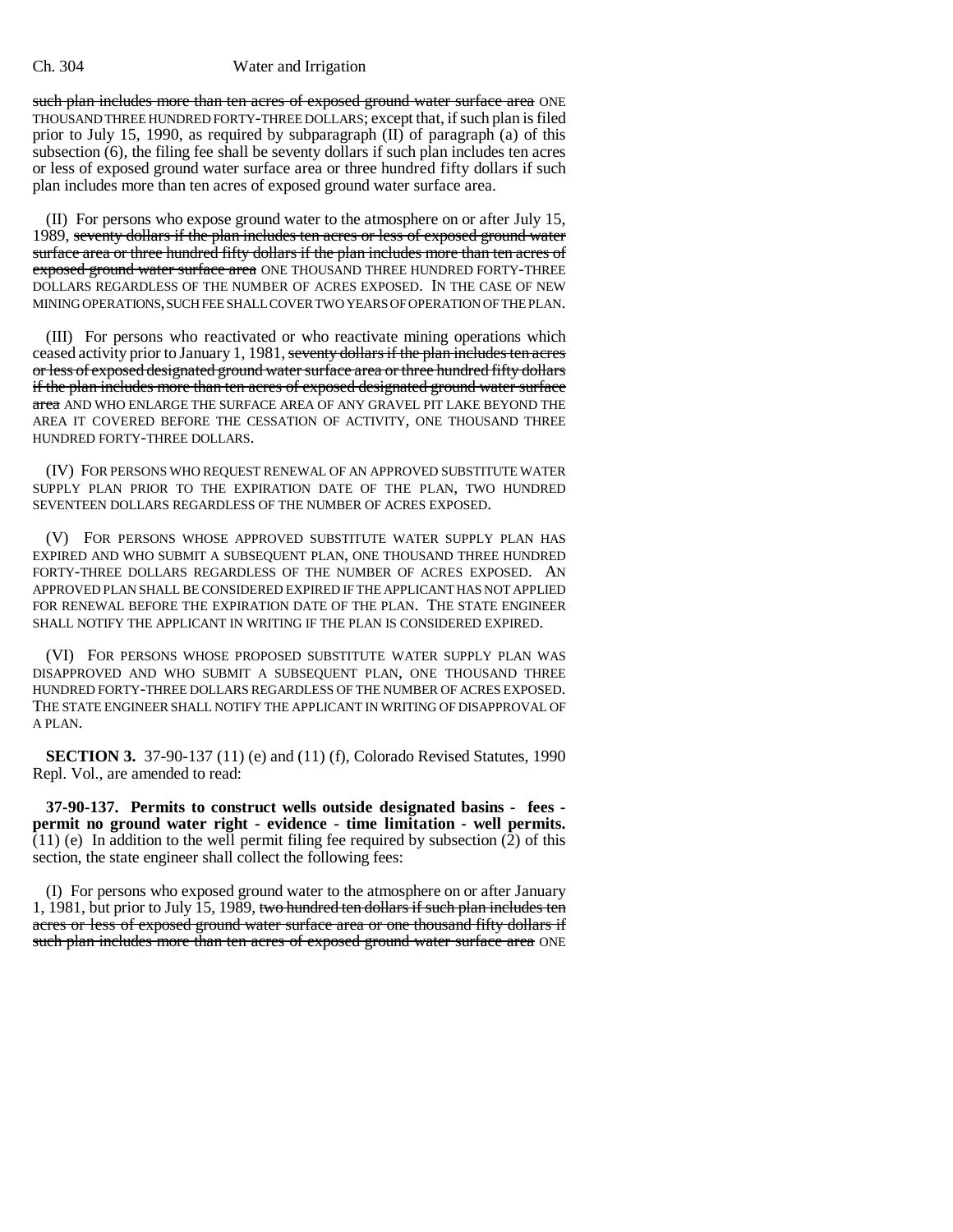Water and Irrigation Ch. 304

THOUSAND THREE HUNDRED FORTY-THREE DOLLARS; except that, if such plan is filed prior to July 15, 1990, as required by subparagraph (II) of paragraph (a) of this subsection (11), the filing fee shall be seventy dollars if such plan includes ten acres or less of exposed ground water surface area or three hundred fifty dollars if such plan includes more than ten acres of exposed ground water surface area.

(II) For persons who expose ground water to the atmosphere on or after July 15, 1989, seventy dollars if the plan includes ten acres or less of exposed ground water surface area or three hundred fifty dollars if the plan includes more than ten acres of exposed ground water surface area ONE THOUSAND THREE HUNDRED FORTY-THREE DOLLARS REGARDLESS OF THE NUMBER OF ACRES EXPOSED. IN THE CASE OF NEW MINING OPERATIONS, SUCH FEE SHALL COVER TWO YEARS OF OPERATION OF THE PLAN.

(III) For persons who reactivated or who reactivates REACTIVATE mining operations which ceased activity prior to January 1, 1981, seventy dollars if the plan includes ten acres or less of exposed ground water surface area or three hundred fifty dollars if the plan includes more than ten acres of exposed ground water surface area AND ENLARGE THE SURFACE AREA OF ANY GRAVEL PIT LAKE BEYOND THE AREA IT COVERED BEFORE THE CESSATION OF ACTIVITY, ONE THOUSAND THREE HUNDRED FORTY-THREE DOLLARS.

(IV) FOR PERSONS WHO REQUEST RENEWAL OF AN APPROVED SUBSTITUTE WATER SUPPLY PLAN PRIOR TO THE EXPIRATION DATE OF THE PLAN, TWO HUNDRED SEVENTEEN DOLLARS REGARDLESS OF THE NUMBER OF ACRES EXPOSED.

(V) FOR PERSONS WHOSE APPROVED SUBSTITUTE WATER SUPPLY PLAN HAS EXPIRED AND WHO SUBMIT A SUBSEQUENT PLAN, ONE THOUSAND THREE HUNDRED FORTY-THREE DOLLARS REGARDLESS OF THE NUMBER OF ACRES EXPOSED. AN APPROVED PLAN SHALL BE CONSIDERED EXPIRED IF THE APPLICANT HAS NOT APPLIED FOR RENEWAL BEFORE THE EXPIRATION DATE OF THE PLAN. THE STATE ENGINEER SHALL NOTIFY THE APPLICANT IN WRITING IF THE PLAN IS CONSIDERED EXPIRED.

(VI) FOR PERSONS WHOSE PROPOSED SUBSTITUTE WATER SUPPLY PLAN WAS DISAPPROVED AND WHO SUBMIT A SUBSEQUENT PLAN, ONE THOUSAND THREE HUNDRED FORTY-THREE DOLLARS REGARDLESS OF THE NUMBER OF ACRES EXPOSED. THE STATE ENGINEER SHALL NOTIFY THE APPLICANT IN WRITING OF DISAPPROVAL OF A PLAN.

(f) Excluding the well permit filing fee required by subsection (2) of this section, all fees collected with AN APPLICATION FOR APPROVAL OF a plan for augmentation or a plan of substitute supply shall be credited to the gravel pit lakes augmentation fund, which fund is hereby created, and shall be used by the state engineer for the implementation and enforcement of the water augmentation program. The general assembly shall make annual appropriations from the gravel pit lakes augmentation fund for such purposes, and no moneys from the general fund shall be expended or appropriated for such purposes.

**SECTION 4. Appropriation.** (1) In addition to any other appropriation, there is hereby appropriated, out of any moneys in the gravel pit lakes augmentation cash fund not otherwise appropriated, to the water resources division, for the fiscal year beginning July 1, 1993, the sum of fifty-nine thousand seven hundred forty-two